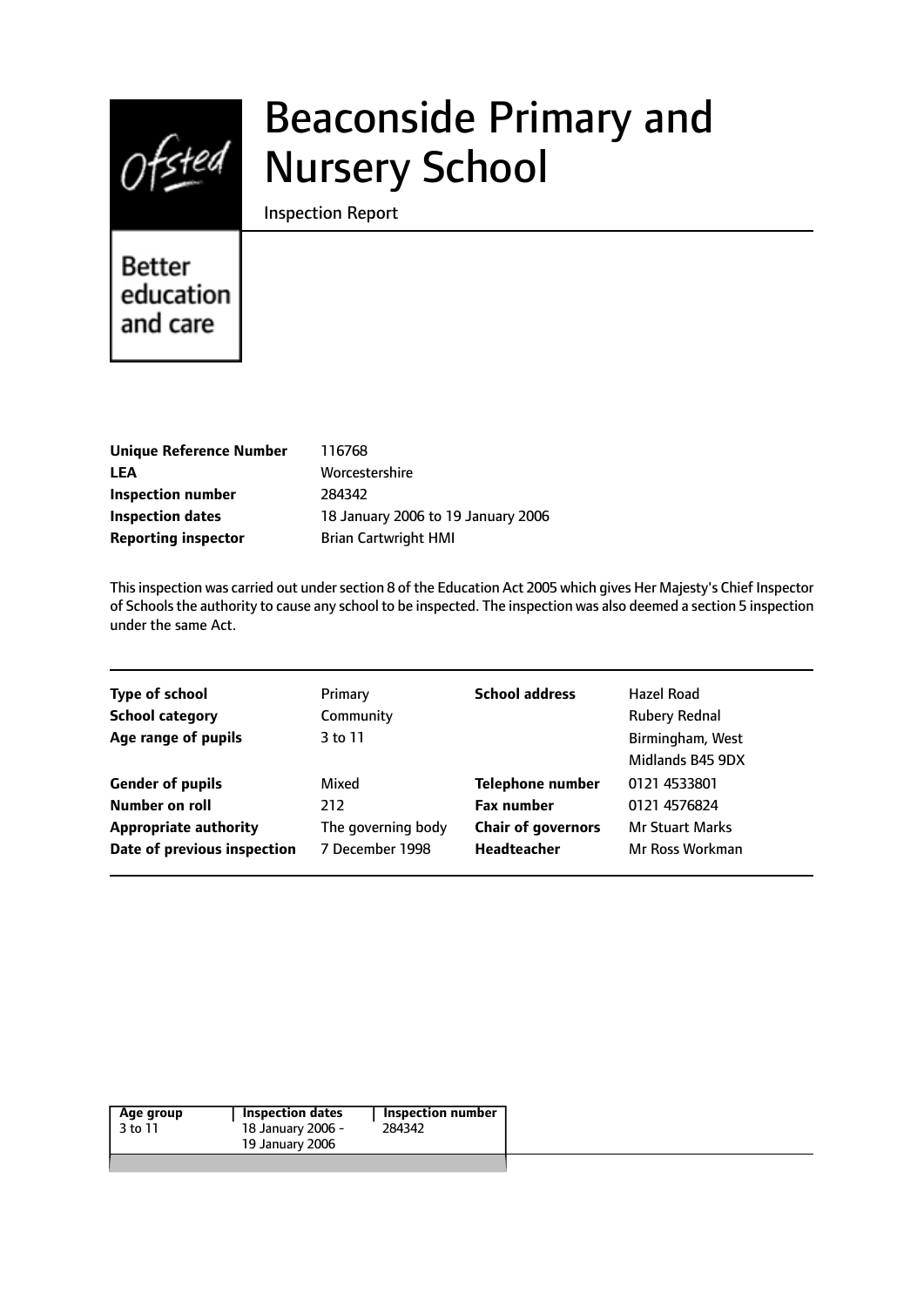© Crown copyright 2006

#### Website: www.ofsted.gov.uk

This document may be reproduced in whole or in part for non-commercial educational purposes, provided that the information quoted is reproduced without adaptation and the source and date of publication are stated.

Further copies of this report are obtainable from the school. Under the Education Act 2005, the school must provide a copy of this report free of charge to certain categories of people. A charge not exceeding the full cost of reproduction may be made for any other copies supplied.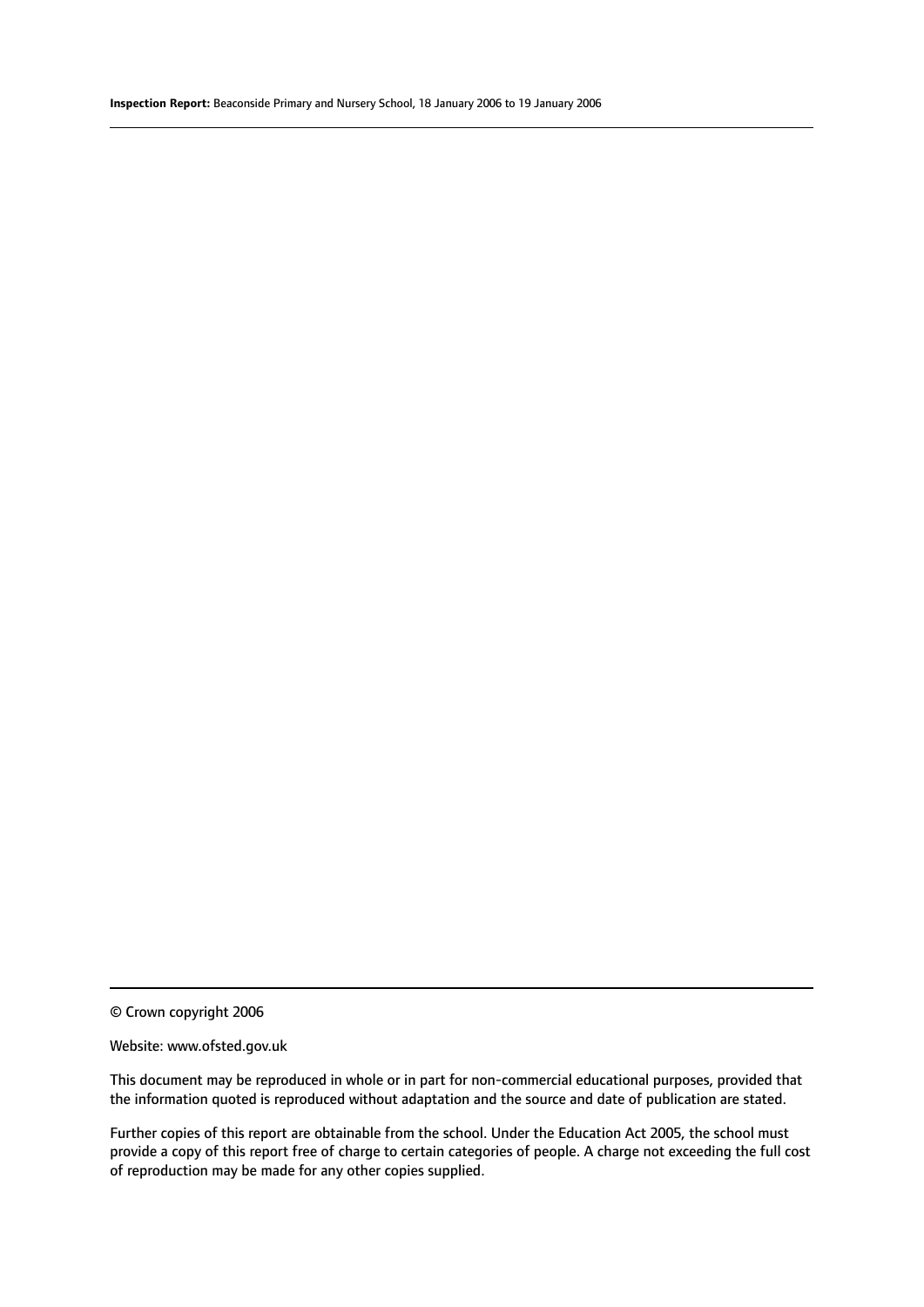# **Introduction**

The inspection was carried out by one of Her Majesty's Inspectors of Schools and an Additional Inspector.

# **Description of the school**

Beaconside Primary and Nursery School occupies spacious accommodation in a suburban setting to the west of Birmingham. Below average numbers of pupils are known to be eligible for free school meals. There are low numbers of pupils from minority ethnic groups, or pupils whose first language is not English. The proportion of the pupils who have learning difficulties and disabilities is slightly above average, but the number of pupils with statements of special educational needs is high. The school houses a specialist base that caters for pupils with autism and pupils with hearing impairment. Census data shows that local economic indicators are favourable.

When the school was inspected in November 2004 it was judged to require special measures. Monitoring visits have been made each term since then to determine the progress the school is making.

#### **Key for inspection grades**

| Grade 1 | Outstanding  |
|---------|--------------|
| Grade 2 | Good         |
| Grade 3 | Satisfactory |
| Grade 4 | Inadequate   |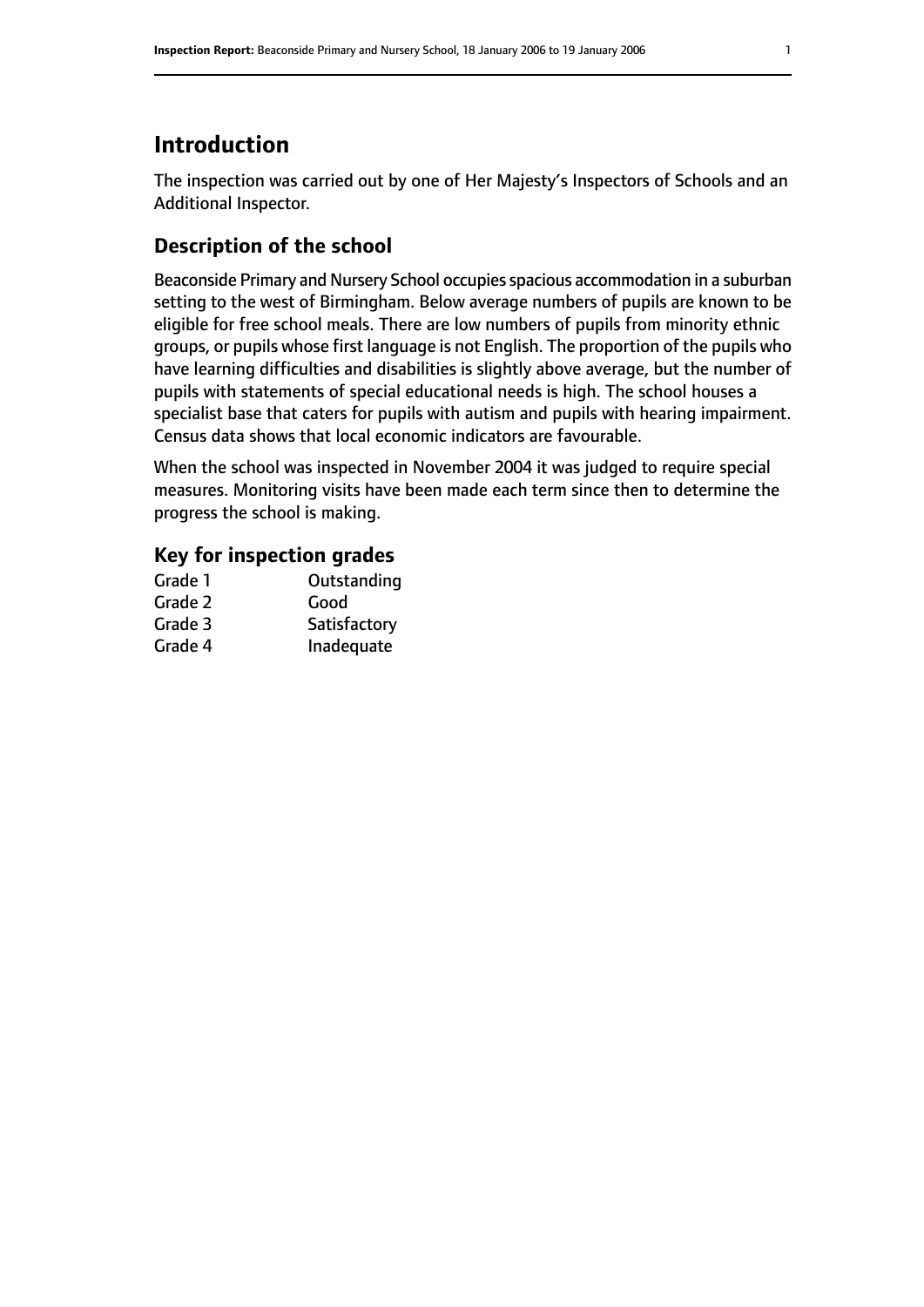# **Overall effectiveness of the school**

#### **Grade: 3**

Beaconside Primary and Nursery School is now providing a sound education, and has several strengths. In accordance with section 13(4) of the Education Act 2005, Her Majesty's Chief Inspector is of the opinion that the school no longer requires special measures.

Standards are improving as a result of effective improvements in teaching and the use of pupil progress information to better monitor learning. School leadership is now good overall with recent significant improvements in the quality of subject coordination. The governors have good information on school strengths and weaknesses that focus on raising achievement. Parents report very favourably on improvements since the previous inspection, citing much more effective communications, better information about the pupils' progress, and a positive impact of the daily act of collective worship. The support and subsequent progress made by pupils who have learning difficulties and disabilities remain good. This is a key feature of the school.

Weaknesses remain in the consistency and effectiveness of day to day marking for older pupils. Lessons do not always challenge the more able, older pupils sufficiently. Opportunities for more independent learning, although now satisfactory, could be still further extended.

The school has enjoyed good support from the local authority (LA) that has rapidly helped improve the quality of provision and the skills of teachers. School resources are good. The school receives generally above average funding and consequently provides satisfactory value for money.

#### **What the school should do to improve further**

•Improve the rigour and consistency of day to day assessment and marking so that pupils know how well they are progressing and what they need to do next in order to achieve their potential. •Further increase the challenge for more able pupils and opportunities for more independent learning for older pupils.

# **Achievement and standards**

#### **Grade: 3**

The attainment of pupils on entry is broadly average. Standards have been above average at the end of Key Stage 1 for several years and remained so in 2005. This continues to indicate good progress in the Foundation Stage and Key Stage 1. In Key Stage 2 standards rose in 2005 to be broadly average. Progress measures are now showing pupils made the expected progress in English, broadly as expected in science, but below that expected in mathematics. Most groups of learners made reasonable progress, in particular many who have learning difficulties and disabilities made good progress, but there were fewer pupils than expected achieved higher levels.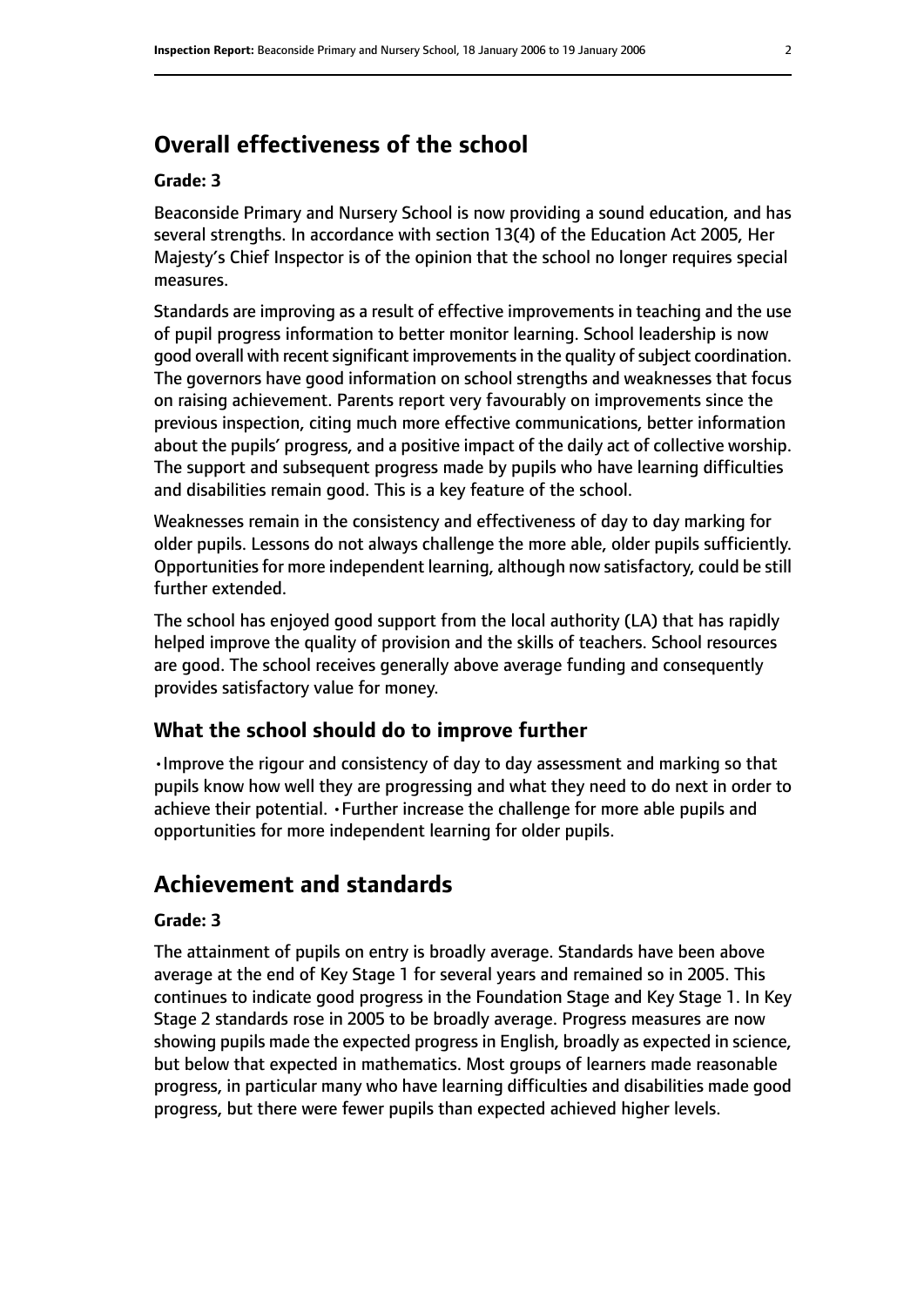Inspectors found that standards of work in Years 5 and 6 were at least average. Clear gains since the start of this academic year showed secure evidence of improvements. Progress in lessons in all years was at least satisfactory with examples of good progress in the younger year groups and amongst those who have learning difficulties and disabilities.

Overall, achievement is now satisfactory and improving rapidly.

#### **Personal development and well-being**

#### **Grade: 2**

Pupils' personal development and well-being is good. Pupils are keen to come to school and they enjoy lessons. They appreciate that they are taught well about values and respect. Pupils behave well and work hard. They feel safe and recognise that rare incidents of bullying are effectively dealt with by teachers. Attendance is above average and pupils are punctual.

The school now provides good spiritual, moral, social and cultural education. Good assemblies highlight success and provide effective moments for reflection. The school now complies with the requirement for a daily act of collective worship. There are a number of good community projects and pupils put in a lot of effort to raise money for people less fortunate than themselves. Such activities also contribute to the early development of budget management skills. Pupils visit different places of worship. The school council meets weekly and responds to ideas that any pupil can offer. They have clear plans for the future and do provide a pupil voice to school leaders who, in turn, have responded with changes to policy, for example over break time monitoring arrangements. The spiritual, moral, social and cultural development of pupils is good as a result of these rich and varied opportunities.

Children know the requirements for healthy eating and exercise. They value the firm line the school takes on bringing unhealthy snacks to school and appreciate the fruit counter available at some lunchtimes.

# **Quality of provision**

# **Teaching and learning**

#### **Grade: 3**

Teaching seen during the inspection was predominantly good. The best lessons were to be seen in the Foundation Stage classes through to Year 4 but all were satisfactory. Monitoring by the school and the LA confirms that teaching overall is securely satisfactory with good elements. Inspectors agreed with the judgements of senior leaders about the quality of teaching. The best teaching accurately used pupil assessment data to inform planning resulting in tasks assigned to pupils in line with their ability. Weaker teaching did not provide some more capable pupils with sufficient opportunity to learn independently. Most lessonsinvolved the good use of information and communication technology (ICT) by teachers and pupils. Teaching assistants were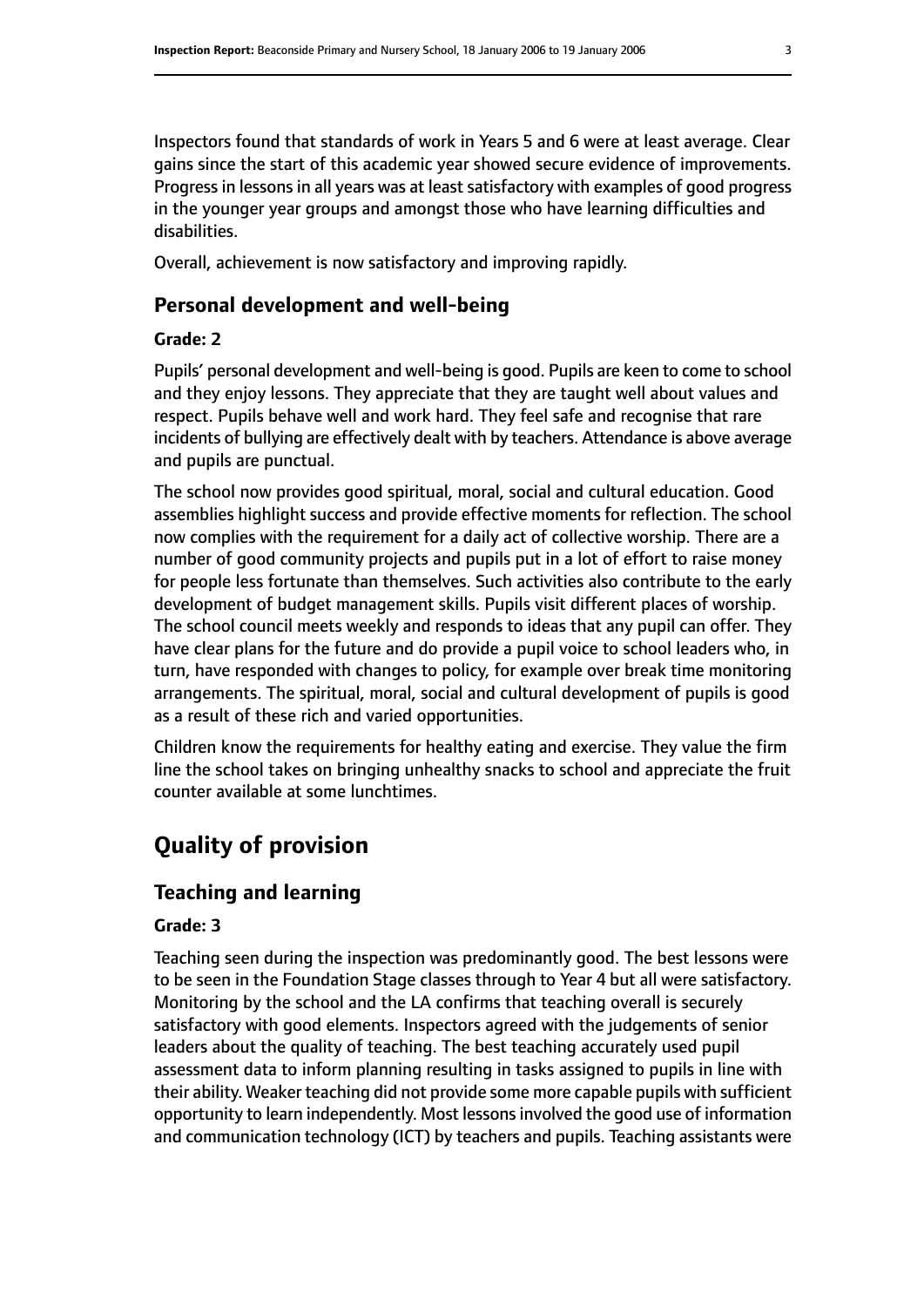well deployed. Teaching and support staff go the extra mile in making learning activities interesting.

Day to day marking practice is generally sound but there are inconsistencies. Good practice, evident in all years, included remarks informing pupils of what they had achieved and what they needed to do next. For example in Year 2 literacy pupils spent valuable time evaluating the informative marking of their earlier work. Sometimes work was merely checked or some errors corrected. Little indication of the standard of work in respect of the pupils' capabilities was given to the pupils, nor was there clear advice on what to do next. As a result older pupils in particular are not sure of their academic progress towards expected levels of attainment.

#### **Curriculum and other activities**

#### **Grade: 2**

The curriculum is broad and balanced meeting both statutory requirements and also providing many opportunities for educational trips and visits that enrich pupils' learning. These include residential trips, visits to a range of places of worship and curriculum specific trips, for example as part of the recent 'Science Week' project. There are also a number of after school clubs which pupils enjoy attending. Classroom displays further enhance the educational environment and support learning very well. ICT is being used by teachers and pupils to broaden opportunities for learning. Pupils have easy and regular access to ICT facilities.

#### **Care, guidance and support**

#### **Grade: 2**

Pupils are well taught about the importance of adopting healthy lifestyles and staying safe. The excellent knowledge by staff of individual pupils' social and emotional needs ensures pupils are well cared for. Parents report good communications from the school and have confidence in the quality of care provided by the school. Pupils with learning difficulties and disabilities are well cared for and fully included into the whole life of the school. This harmonious integration is a key strength of the school and is much appreciated by parents.

There are effective procedures for monitoring pupil progress and expert data analysis is directing appropriate additional intervention and support. This data informs planning. However, pupils themselves are not clearly told how well they are progressing towards their academic targets or exactly what they need to do to reach them. Child protection procedures are rigorous. Health and safety checks comply with local authority policy and the school now does have a clear professional plan to ensure compliance with the Disability and Discrimination Act requirements.

Links with parents are very good as are links with and support from the local community. The school plays its part in local celebrations and civic events well. These opportunities are enriching pupils' education. Parents are very satisfied with the arrangements and care they and their children receive on admission to the school. Transfer arrangements to secondary school are satisfactory.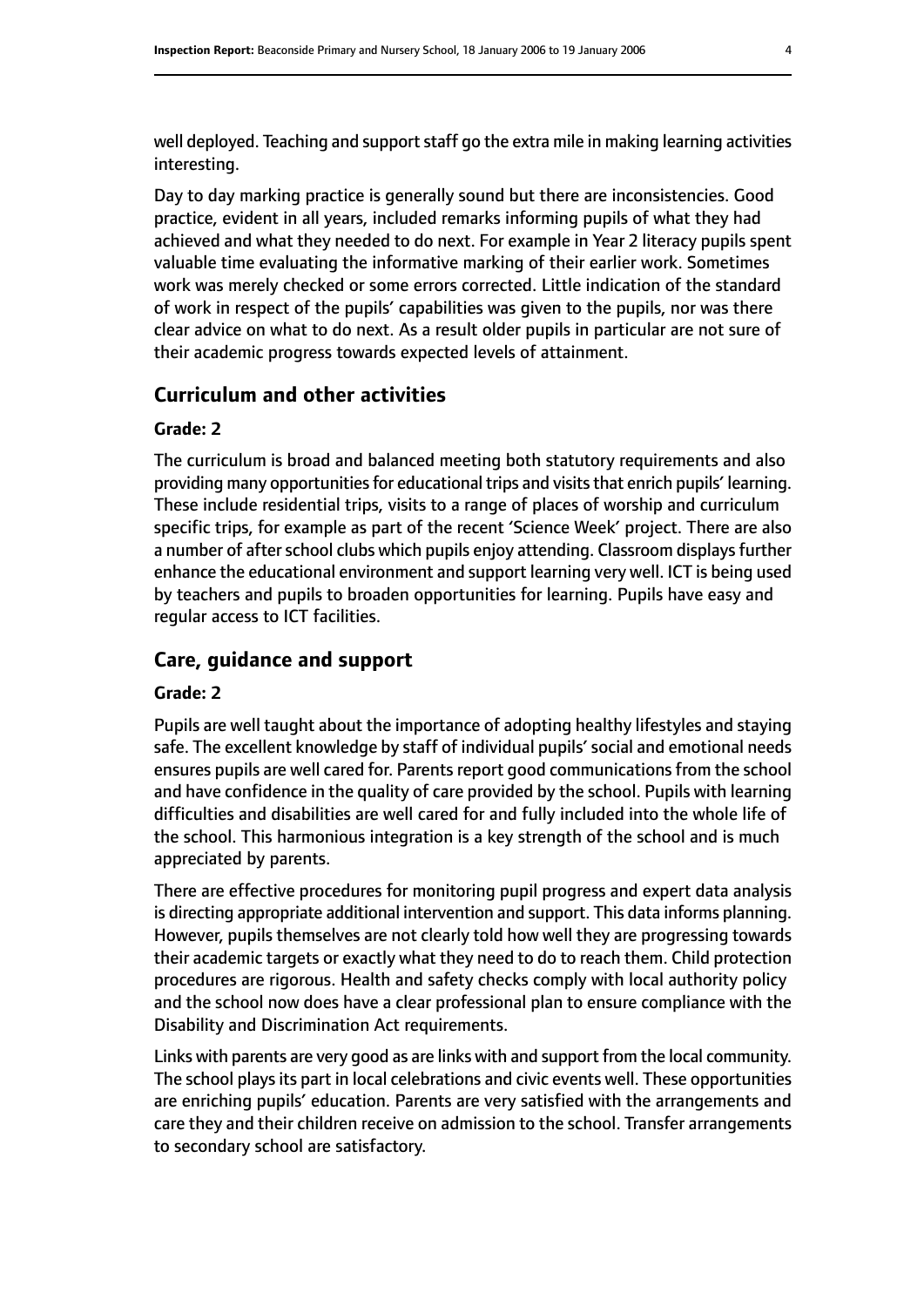# **Leadership and management**

#### **Grade: 2**

Since the previous inspection a new headteacher, chair of governors and attached LA adviser have led the transformation of the quality of leadership and management, primarily through significant improvements in teaching and learning. Good training and regular support for staff from the new headteacher and a number of skilled LA staff have ensured good monitoring of pupil progress and the quality of teaching. There is a strong sense of shared purpose amongst all staff in a culture that encourages the systematic sharing of good practice. Leadership and management of the Nursery provision remain excellent. In the rest of the school subject coordinators now understand their monitoring role and carry out a range of effective checks on subject provision including work scrutiny and the moderation of standards.

The reconstituted governing body meets at full and sub-committee level twice termly, receiving good reports of progress towards the action plan targets from the headteacher and the LA. Governors also spend time in school to determine for themselves the impact of the new leadership. Notes of meetings are businesslike and refer to pupil standards as a first priority. The issues raised at the previous inspection have been thoroughly resolved including a clear plan to ensure compliance with legislation and the provision of a daily act of worship. Parents report favourably on good school-home communications and better 'spiritual' impact of assemblies.

The school receives above average levels of funding and delivers satisfactory value for money.

Inclusion drives the curriculum. Parents are proud of the way children with learning difficulties and disabilities are included in mainstream lessons. Support for these pupils is well led and managed through the 'base'. There is no discrimination.

Self-evaluation by senior leadership is accurate and always related to pupil achievement. Strengths and weakness are known well. Middle managers are developing their role in monitoring and the LA is providing ongoing training to help equip these staff with the skills to observe lessons. Joint observations with the head are already underway.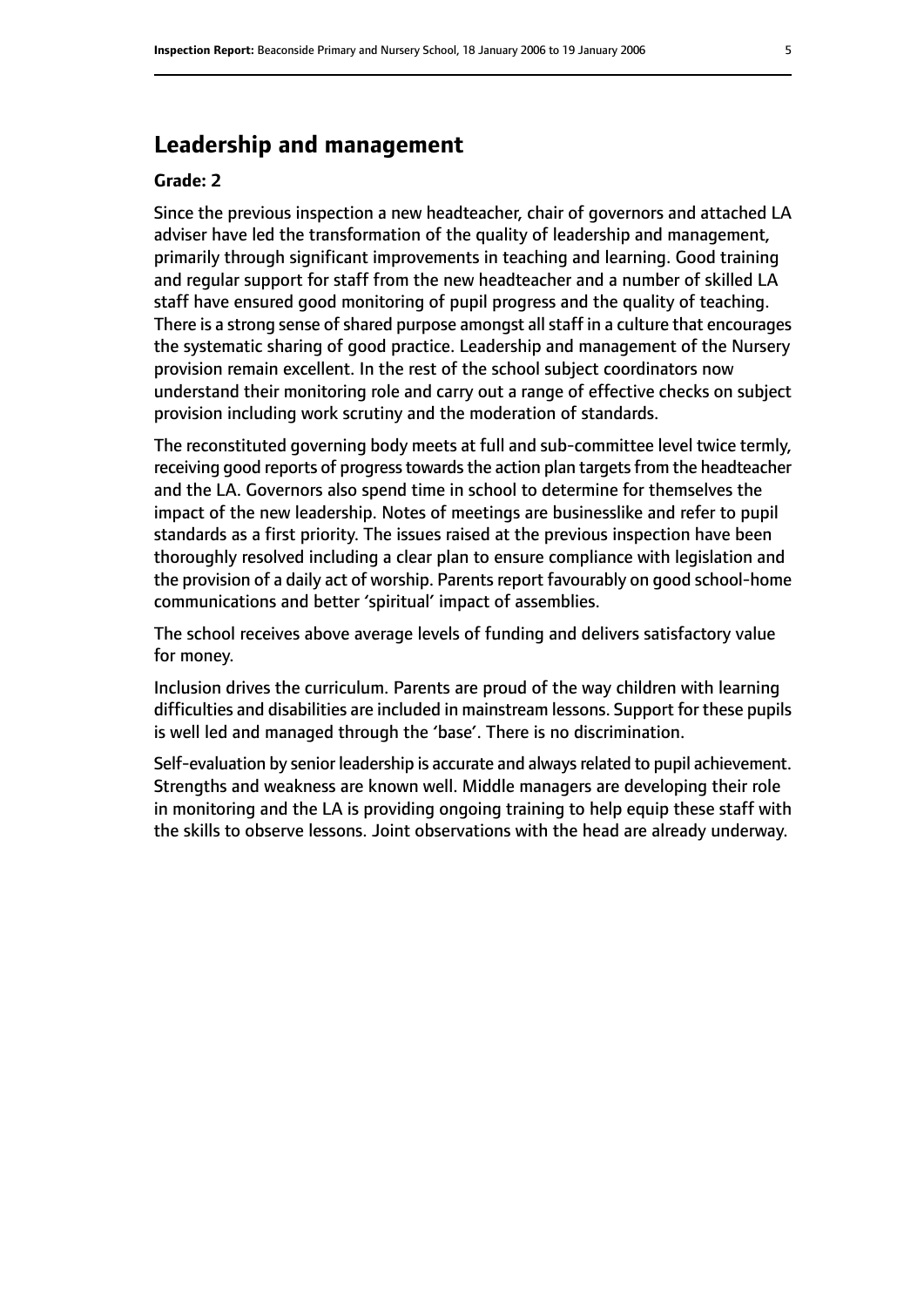**Any complaints about the inspection or the report should be made following the procedures set out inthe guidance 'Complaints about school inspection', whichis available from Ofsted's website: www.ofsted.gov.uk.**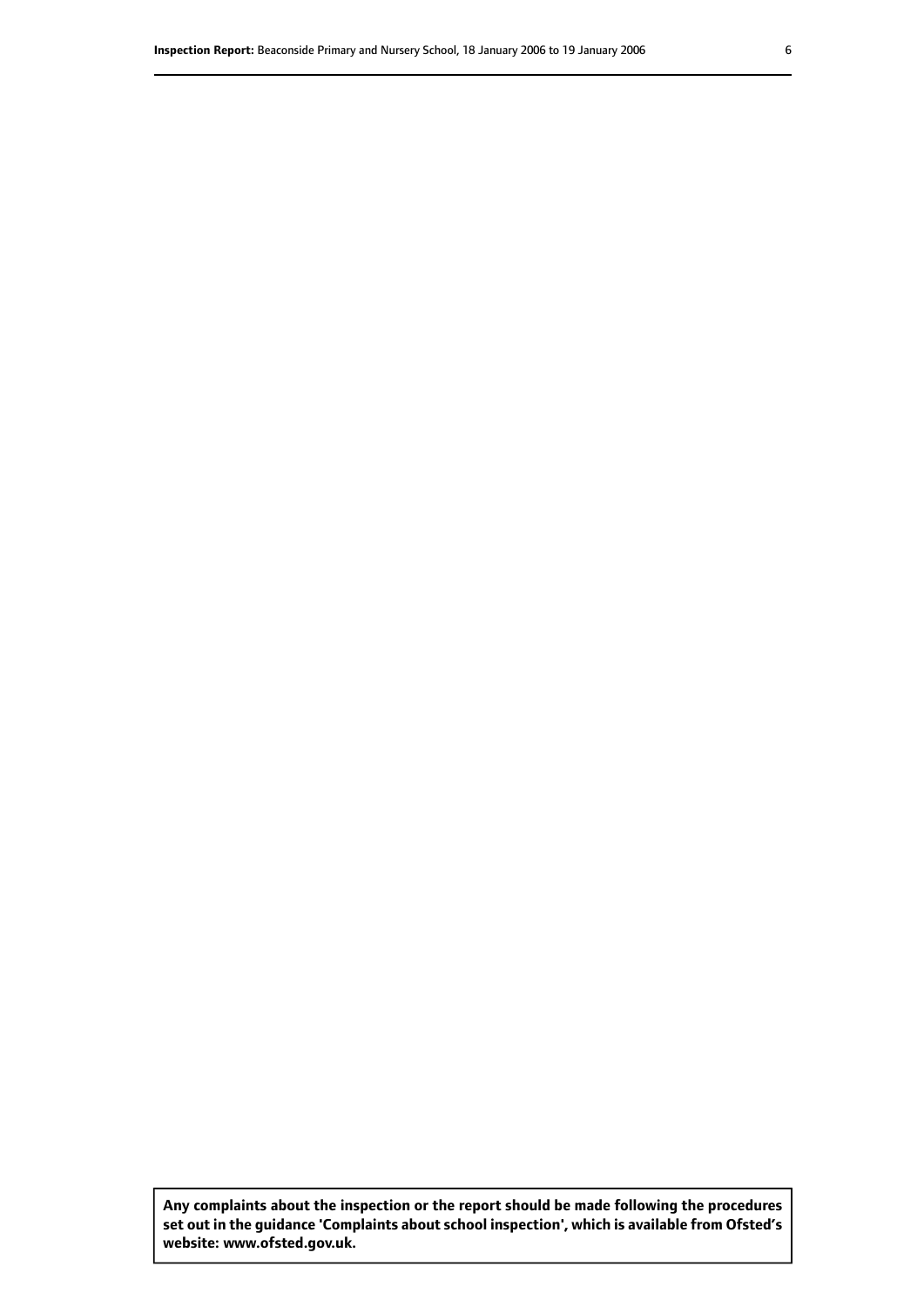# **Inspection judgements**

| Key to judgements: grade 1 is outstanding, grade 2 good, grade 3 | <b>School</b>  | $16-19$ |
|------------------------------------------------------------------|----------------|---------|
| satisfactory, and grade 4 inadequate                             | <b>Overall</b> |         |

#### **Overall effectiveness**

| How effective, efficient and inclusive is the provision of education,<br>integrated care and any extended services in meeting the needs of<br>learners? |     | <b>NA</b> |
|---------------------------------------------------------------------------------------------------------------------------------------------------------|-----|-----------|
| How well does the school work in partnership with others to promote<br>learners' well-being?                                                            |     | ΝA        |
| The quality and standards in foundation stage                                                                                                           |     | <b>NA</b> |
| The effectiveness of the school's self-evaluation                                                                                                       |     | ΝA        |
| The capacity to make any necessary improvements                                                                                                         | Yes | NА        |
| Effective steps have been taken to promote improvement since the last<br>inspection                                                                     | Yes | <b>NA</b> |

#### **Achievement and standards**

| How well do learners achieve?                                                                               | ΝA        |
|-------------------------------------------------------------------------------------------------------------|-----------|
| The standards <sup>1</sup> reached by learners                                                              | NА        |
| How well learners make progress, taking account of any significant variations<br>between groups of learners | <b>NA</b> |
| How well learners with learning difficulties and disabilities make progress                                 | <b>NA</b> |

#### **Personal development and well-being**

| How good is the overall personal development and well-being of the<br>learners?                                  | ΝA        |
|------------------------------------------------------------------------------------------------------------------|-----------|
| The extent of learners' spiritual, moral, social and cultural development                                        | <b>NA</b> |
| The behaviour of learners                                                                                        | <b>NA</b> |
| The attendance of learners                                                                                       | <b>NA</b> |
| How well learners enjoy their education                                                                          | <b>NA</b> |
| The extent to which learners adopt safe practices                                                                | <b>NA</b> |
| The extent to which learners adopt healthy lifestyles                                                            | <b>NA</b> |
| The extent to which learners make a positive contribution to the community                                       | <b>NA</b> |
| How well learners develop workplace and other skills that will contribute to<br>their future economic well-being | <b>NA</b> |

#### **The quality of provision**

| How effective are teaching and learning in meeting the full range of<br>the learners' needs?          | ΝA |
|-------------------------------------------------------------------------------------------------------|----|
| How well do the curriculum and other activities meet the range of<br>needs and interests of learners? | ΝA |
| How well are learners cared for, guided and supported?                                                | NА |

 $^1$  Grade 1 - Exceptionally and consistently high; Grade 2 - Generally above average with none significantly below average; Grade 3 - Broadly average; Grade 4 - Exceptionally low.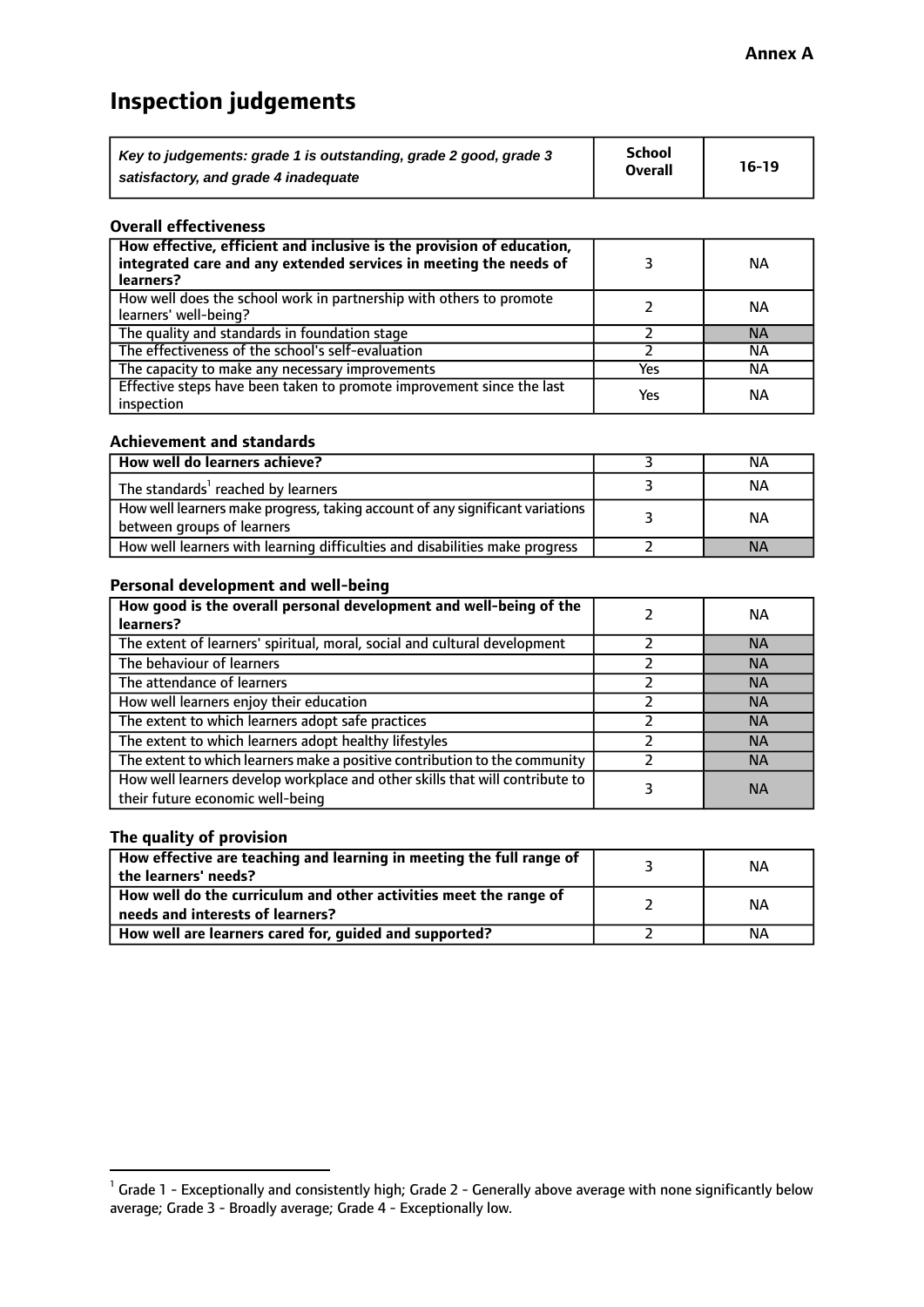### **Leadership and management**

| How effective are leadership and management in raising achievement<br>and supporting all learners?                                              |     | NA.       |
|-------------------------------------------------------------------------------------------------------------------------------------------------|-----|-----------|
| How effectively leaders and managers at all levels set clear direction leading<br>to improvement and promote high quality of care and education |     | <b>NA</b> |
| How effectively performance is monitored, evaluated and improved to meet<br>challenging targets, through quality assurance and self-review      |     | <b>NA</b> |
| How well equality of opportunity is promoted and discrimination tackled so<br>that all learners achieve as well as they can                     |     | <b>NA</b> |
| How effectively and efficiently resources are deployed to achieve value for<br>money                                                            |     | <b>NA</b> |
| The extent to which governors and other supervisory boards discharge their<br>responsibilities                                                  |     | <b>NA</b> |
| The adequacy and suitability of staff to ensure that learners are protected                                                                     | Yes | <b>NA</b> |

| The extent to which schools enable learners to be healthy                                     |            |  |
|-----------------------------------------------------------------------------------------------|------------|--|
| Learners are encouraged and enabled to eat and drink healthily                                | Yes        |  |
| Learners are encouraged and enabled to take regular exercise                                  | Yes        |  |
| Learners are discouraged from smoking and substance abuse                                     | <b>Yes</b> |  |
| Learners are educated about sexual health                                                     | <b>Yes</b> |  |
| The extent to which providers ensure that learners stay safe                                  |            |  |
| Procedures for safequarding learners meet current government requirements                     | Yes        |  |
| Risk assessment procedures and related staff training are in place                            | Yes        |  |
| Action is taken to reduce anti-social behaviour, such as bullying and racism                  | Yes        |  |
| Learners are taught about key risks and how to deal with them                                 | <b>Yes</b> |  |
| The extent to which learners make a positive contribution                                     |            |  |
| Learners are helped to develop stable, positive relationships                                 | Yes        |  |
| Learners, individually and collectively, participate in making decisions that affect them     | Yes        |  |
| Learners are encouraged to initiate, participate in and manage activities in school and the   |            |  |
| wider community                                                                               | <b>Yes</b> |  |
| The extent to which schools enable learners to achieve economic well-being                    |            |  |
| There is provision to promote learners' basic skills                                          | Yes        |  |
| Learners have opportunities to develop enterprise skills and work in teams                    | <b>Yes</b> |  |
| Careers education and guidance is provided to all learners in key stage 3 and 4 and the sixth | <b>NA</b>  |  |
| form                                                                                          |            |  |
| Education for all learners aged 14-19 provides an understanding of employment and the         | NА         |  |
| economy                                                                                       |            |  |